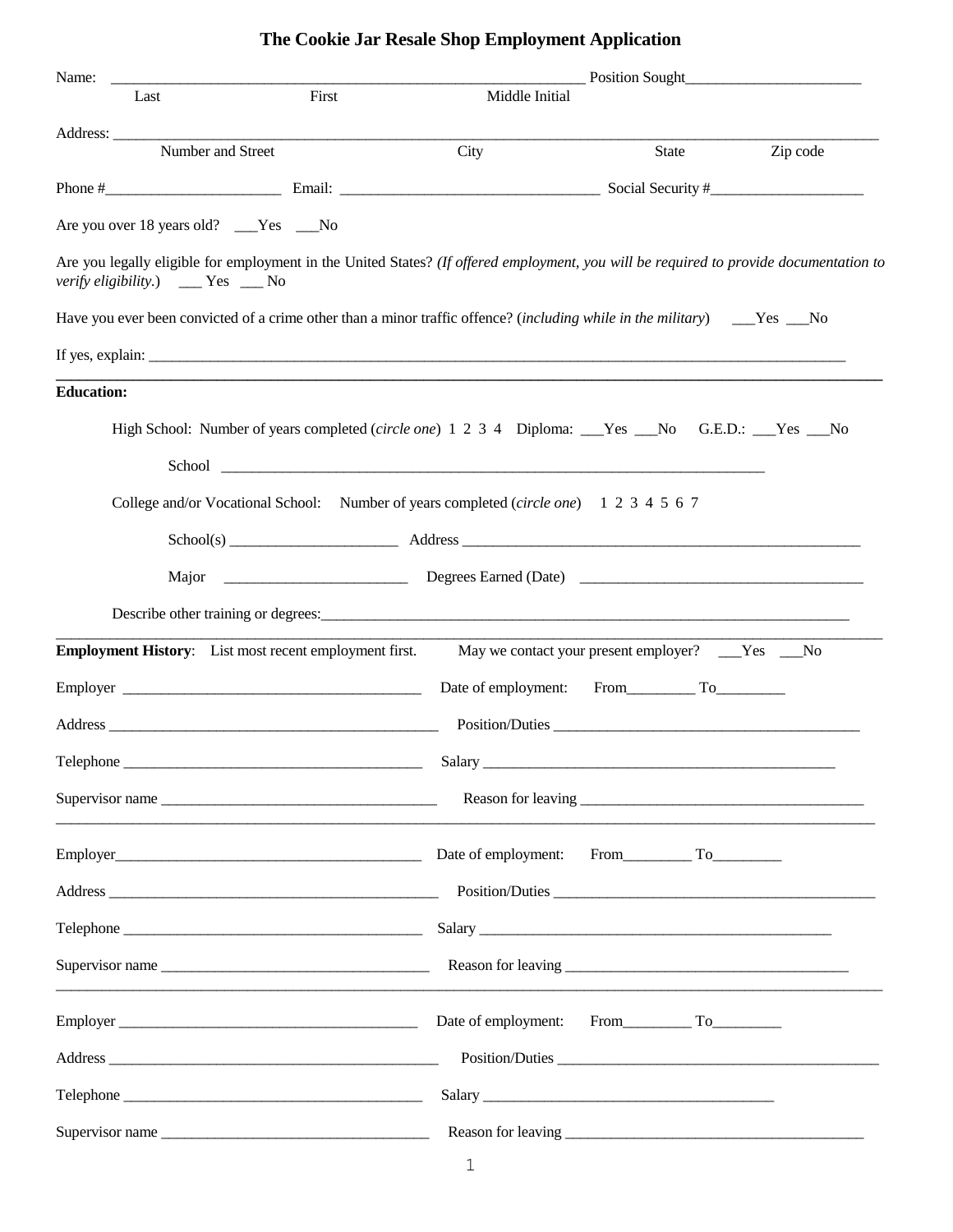## **Additional Information:**

2. What special skills, talents, gifts or personality traits would you bring to this ministry?

3. This organization is a pro-life Christian ministry. We believe that our faith in Jesus Christ empowers us, enables us, and motivates us to provide services in this community. Please write a brief statement about how your faith would affect your work if hired.

5. Please give a brief description about your experience for the position that you are seeking.

## **References:**

Please provide at least two employment references and at least two personal references (including your pastor):

|    | Name | Address           | Phone # | <b>Years Acquainted</b> | Relationship |
|----|------|-------------------|---------|-------------------------|--------------|
|    |      |                   |         |                         |              |
|    |      | 2. $\blacksquare$ |         |                         |              |
| 3. |      |                   |         |                         |              |
|    |      |                   |         |                         |              |
|    |      | 4.                |         |                         |              |
| 5. |      |                   |         |                         |              |